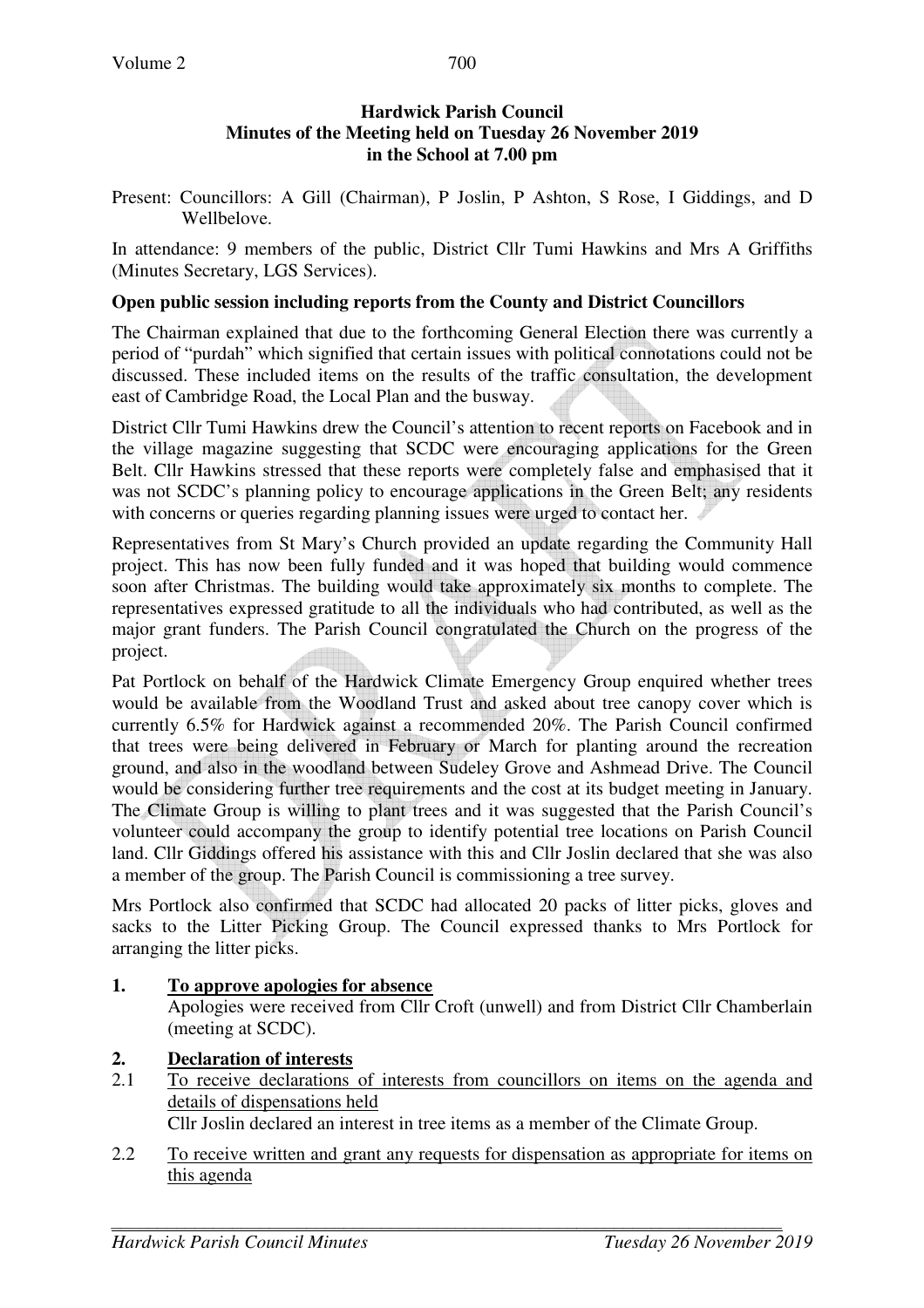#### Volume 2

None.

**3. To approve the minutes of the previous meeting on 22 October 2019** 

 RESOLVED that the minutes of the meeting on 22 October be approved and signed by the Chairman as a true record. (Prop IG, 2nd PJ, carried with 1 abstention)

#### **4. Matters arising and carried forward from the last or previous meetings for discussion/decisions**

#### 4.1 (Open) Time banking – resident request for support

 Thanks were expressed to Martin Cassey for his extensive explanation of the aims of the scheme. The Parish Council sought further clarification on the operation of the scheme and queried whether barter transactions were involved, as these were taxable. Mr Cassey explained that a member of the scheme could donate credits to others if they did not wish to use the time credits they had built up. The Council also asked about insurance and who was responsible in the event of accident or damage. Mr Cassey replied that risk could be mitigated, as participants signed a disclaimer on the standard of service, insurance was in place, and risk assessments were required. Cllr Joslin declared at this point that she had volunteered at the Care Network. Clarification is to be sought whether the Parish Council may contribute financially to a scheme shared with two other parishes. Mr Cassey explained that they would need to decide how to allocate costs across other communities.

RESOLVED that the Parish Council supports the initiative including future consideration of financial support. <sup>(Prop AG, 2nd PJ, carried with 4 in favour and 2 abstentions)</sup>

4.2 (7.4) To consider in the light of the Village Plan, what views the Council might wish to put forward as important for the village in the next Local Plan Deferred to the January meeting.

#### 4.3 (9) To consider proposal for a Climate meeting

Taken earlier. Cllr Giddings is to liaise with Cllr Joslin and the Climate Group on considering opportunities for tree planting. Cllr Joslin declared that she had been invited to attend meetings of the UK Citizens Assembly in Birmingham.

#### 4.4 (9) To consider a request for brambles clearance RESOLVED to accept Cllr Giddings's kind offer to cut back the brambles encroaching on the path from HSSC to Limes Road.

4.5 (September meeting) LHI Traffic Calming – to consider responses to consultation RESOLVED, given that the consultation had been temporarily removed from the website due to purdah, and noting that the LHI application had already been submitted, to ask the Webmaster to reinstate the consultation from 13 December until 24 December.

RESOLVED to consider the results at the January meeting. (Prop AG, 2nd IG, unanimous)

4.6 NHW request that the Council considers unauthorised access on the Recreation Ground

 RESOLVED that the Parish Council does not wish to install a fence or posts, but would prefer to plant additional trees around the perimeter of the Recreation Ground as a deterrent to unauthorised access.

### **5. Correspondence/communications received**

#### 5.1 Resident – request for a dropped kerb

RESOLVED, given that CCC had indicated no funds were available, to contact Simeon Carroll to ask whether CCC has any objections in principle to placing a dropped kerb in the location and to request details of the specification that would be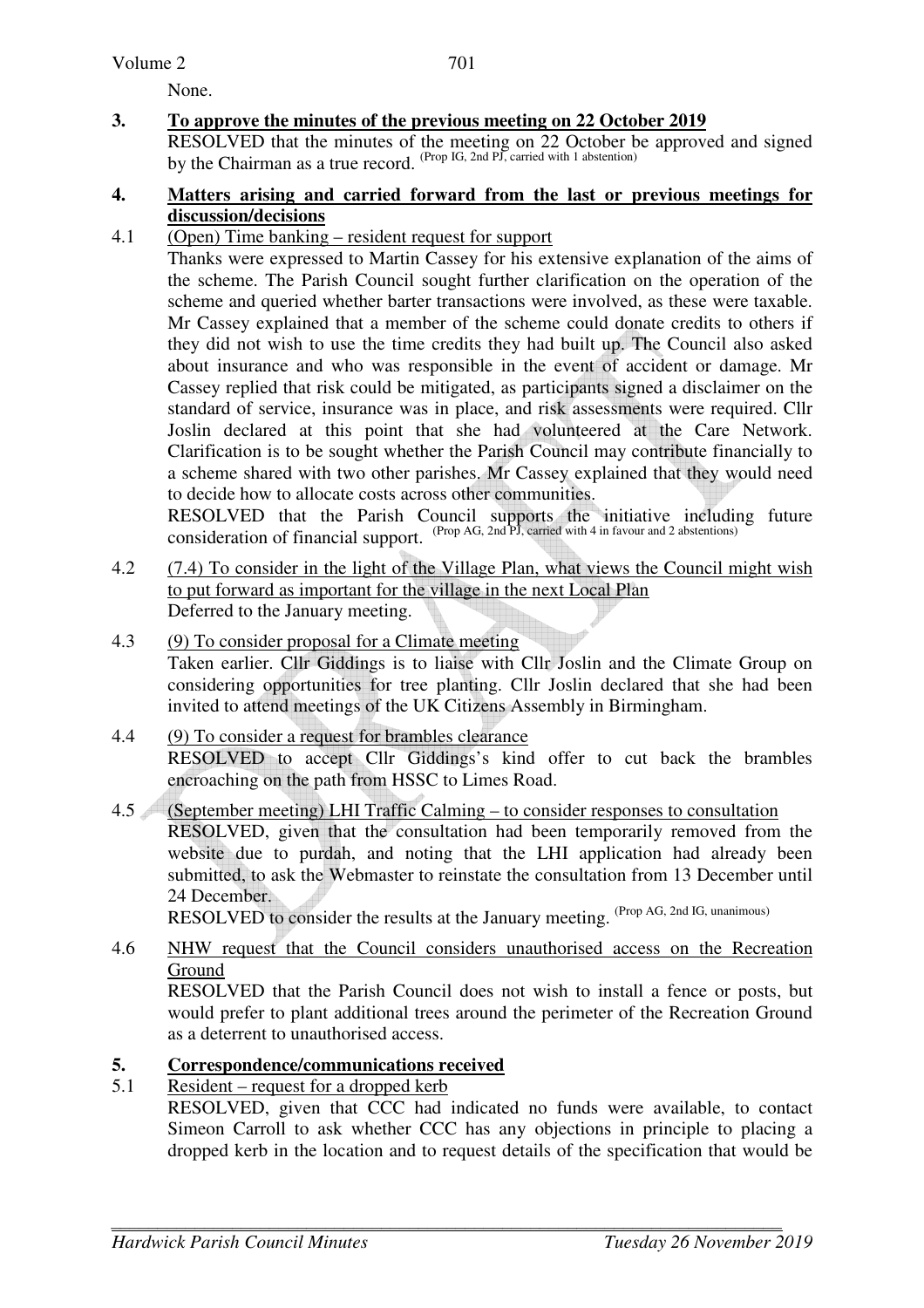| Volume 2 |  |
|----------|--|
|----------|--|

702

required, as a preliminary to considering whether to submit an application next year. (Prop SR, 2nd AG, unanimous)

- 5.2 Hardwick Mothers and Toddlers request for financial support RESOLVED, given that further information from the group was still awaited, to send a reminder and defer this item to the January meeting.
- 5.3 CCC Operation London Bridge The Chairman outlined areas for consideration and proposed that a working group be set up. RESOLVED that the Chairman should speak to the Vicar, the WI and HSSC.
- 5.4 MAGPAS request for financial support RESOLVED to decline the request and reply that the Parish Council can only provide financial support for charities that directly benefit the village. (Prop PA, 2nd SR, unanimous)
- 5.5 Cambridgeshire & Peterborough Minerals & Waste Local Plan submission consultation Noted.
- 5.6 Resident/Climate Emergency Group suggestion for an increase in tree cover in Hardwick Taken earlier.

## **6. Planning Applications and Decision notices and tree works applications**

- 6.1 Planning applications received since the last meeting
- 6.1.1 S/3735/19/FL Land at 181 St Neots Road Erection of two dwellings and the retention of the existing dwelling together with ancillary works to the site including hard/soft landscaping and the creation of parking spaces and the change of use of part of site from commercial to residential (Resubmission of S/2058/19/FL) RESOLVED to make no recommendation. (Prop AG, 2nd PJ, unanimous)

On a proposition by the Chairman, the order of business was varied.

- 6.1.4 S/3879/19/LD 4-6 East Drive, Highfields Caldecote Certificate of lawful development for an existing use of the land to the rear of 4-6 East Drive as a private amenity area in domestic use Noted.
- 6.1.3 S/3206/19/VC 339 St Neots Road Variation of condition 2 (Approved plans) of planning permission S/0884/19/VC for erection of two family dwellings RESOLVED to make no recommendation. (Prop AG, 2nd PJ, unanimous)
- 6.1.2 S/3849/19/FL 147 St Neots Road Erection of nine self-contained residential flats and associated infrastructure and works RESOLVED to support the application but because of the proximity of the burnt out building and the possibility of health and safety problems, the Parish Council proposes effective measures be put in place to mitigate against health and safety risks arising from the derelict burnt out building immediately adjacent to the plot. <sup>(Prop PA, 2nd</sup>) AG, carried with 5 in favour and 1 against)
- 6.1.3 S/3541/19/FL 45 Meridian Close Single storey rear, side and front extension RESOLVED to make no recommendation. (Prop AG, 2nd PJ, unanimous)
- 6.2 SCDC Decision Notices
- 6.2.1 S/2107/19/VC Agricultural field west of Grace Crescent Variation of condition 2 (approved plans) of S/1645/19/VC (Variation of condition 2 (materials) of planning permission S/4551/17/RM (Application for approval of reserved matters for layout, scale, appearance and landscaping (not EIA) for the erection of up to 98 dwellings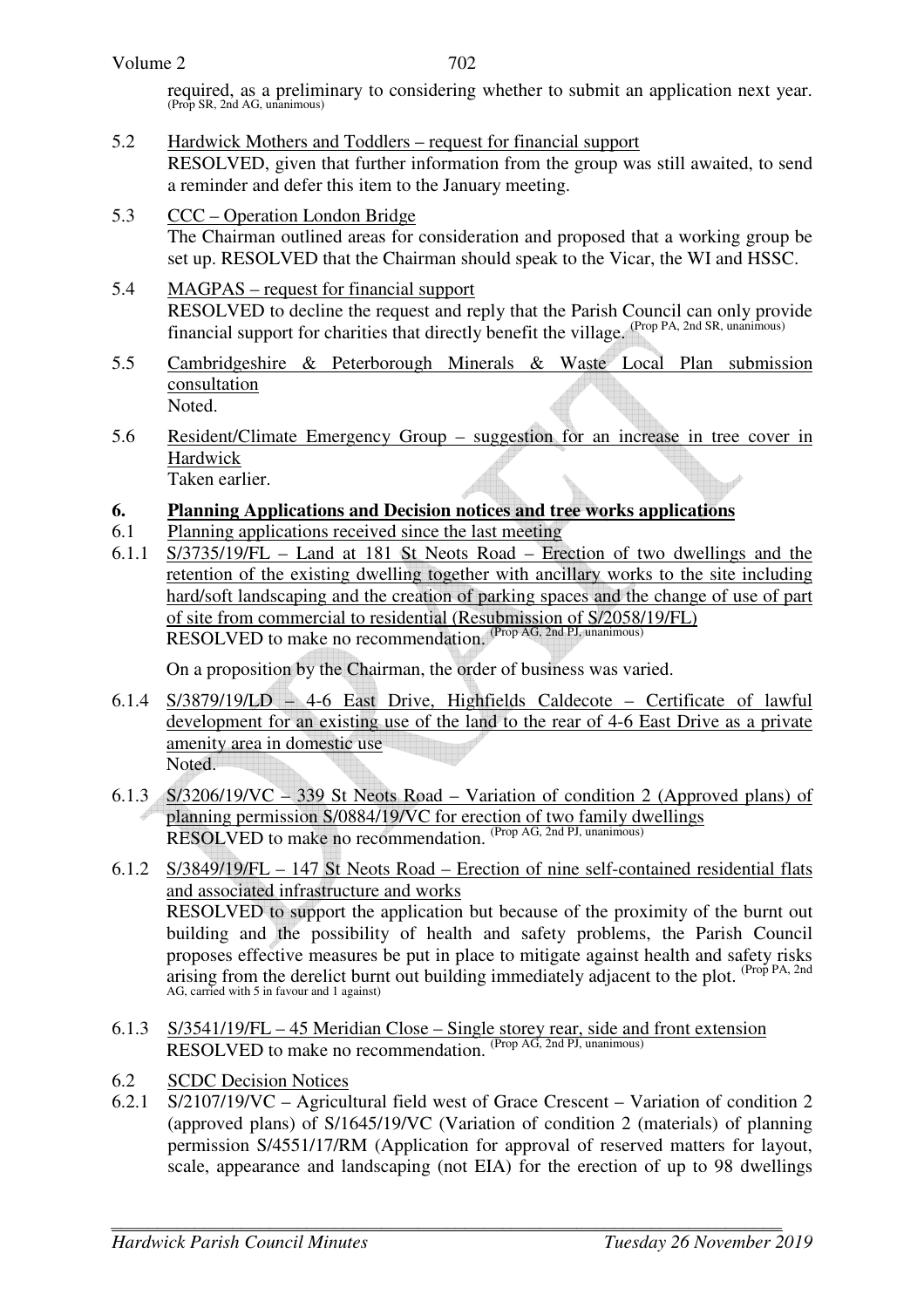#### Volume 2

and associated works following outline planning permission S/1694/16/OL - Permission granted.

- 6.2.2 S/2555/19/FL 27 Bramley Way Replacement conservatory roof Permission granted.
- 6.2.3 S/2968/19/FL 301 St Neots Road First floor loft conversion including raising of roof level – Permission refused.
- 6.2.4 S/4619/18/RM Land east of Highfields Road, Highfields Caldecote Approval of matters reserved for appearance, landscaping, layout and scale following outline planning permission S/2510/15/OL for phase 1 (66 dwellings) of the residential development with associated infrastructure – approved.
- 6.3 Tree Works Applications None.

## **7. Members reports and items for information only**

7.1 New Housing Developments and Planning Obligations

Cllr Rose reported that further plans for the Community Building had been presented at a public meeting on 6 November. Another meeting of the Working Group will take place on Thursday to consider the comments received.

Cllr Ashton reported on a meeting at CCC, along with Cllr Joslin, to discuss whether £45,000 of the S106 money currently in the agreement could be moved to fund traffic islands in St Neots Road. CCC will speak to Hills and any subsequent amendments to the S106 would be made by letter. It was suggested that if the islands were aligned with the bus stops lighting could be installed at the bus stops to improve visibility. The schemes could be phased so the traffic islands would be installed first and the lighting at a later stage. Cllr Ashton will attend another meeting with CCC next week and a further meeting with Hills.

- 7.2 Village Plan report and to consider any actions RESOLVED to defer this item to the January meeting.
- 7.3 Proposal for parish paths maintenance including CCC responsibilities and Millennium Path maintenance

 RESOLVED having considered Cllr Joslin's verbal report, to seek quotations for cutting back the brush from the main bridleway to the badger setts. Cllr Joslin will provide a map of the location.

RESOLVED that Cllr Joslin will arrange for Peter Gaskin of CCC to carry out a site visit to assess the CCC area as to where signage needs replacement and make good any unsafe areas.

- 7.4 Proposal that the Social Media Policy is reviewed Cllr Ashton outlined the background and operation of the Facebook page. An unused HPC group page is to be closed down. RESOLVED that the Social Media Policy should continue without change. <sup>(Prop AG, 2nd</sup> PJ, carried with 5 in favour and 1 abstention)
- 7.5 Hardwick Community Centre Working Group Proposal that the Parish Council approves the terms and conditions of appointment and fees of AMA as architects for the new Community Centre and payment of the first invoice

RESOLVED that the terms and conditions of appointment and fees of AMA be approved and that the agreement be signed by the Clerk.

RESOLVED to approve payment of the first invoice of £4720.00 plus VAT.

RESOLVED to note that this sum is to be taken from the S106 money and the transfer of costs for the Topographical Survey is also to be taken from the S106 funds, rather than from the precept. (Prop AG, 2nd PJ, carried with 5 in favour and 1 abstention)